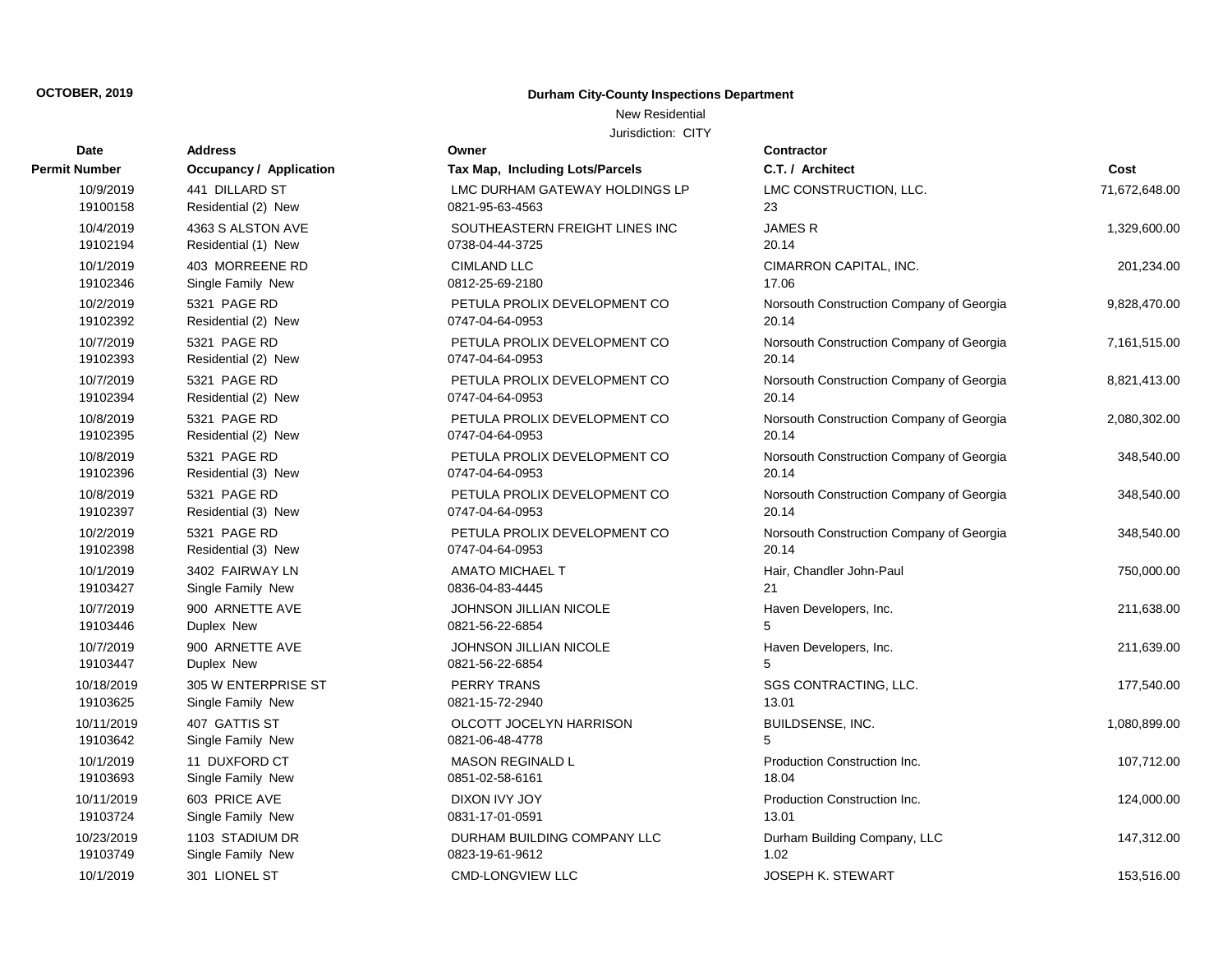## New Residential

| Date          | <b>Address</b>                 | Owner                                  | Contractor                         |            |
|---------------|--------------------------------|----------------------------------------|------------------------------------|------------|
| Permit Number | <b>Occupancy / Application</b> | <b>Tax Map, Including Lots/Parcels</b> | C.T. / Architect                   | Cost       |
| 19103784      | Townhouse New                  | 0812-01-16-0493                        | 17.06                              |            |
| 10/1/2019     | 303 LIONEL ST                  | <b>CMD-LONGVIEW LLC</b>                | JOSEPH K. STEWART                  | 138,666.00 |
| 19103785      | Townhouse New                  | 0812-01-16-0495                        | 17.06                              |            |
| 10/1/2019     | 305 LIONEL ST                  | <b>CMD-LONGVIEW LLC</b>                | <b>JOSEPH K. STEWART</b>           | 138,666.00 |
| 19103786      | Townhouse New                  | 0812-01-16-0497                        | 17.06                              |            |
| 10/1/2019     | 307 LIONEL ST                  | <b>CMD-LONGVIEW LLC</b>                | <b>JOSEPH K. STEWART</b>           | 138,666.00 |
| 19103787      | Townhouse New                  | 0812-01-16-0499                        | 17.06                              |            |
| 10/1/2019     | 309 LIONEL ST                  | <b>CMD-LONGVIEW LLC</b>                | <b>JOSEPH K. STEWART</b>           | 153,516.00 |
| 19103788      | Townhouse New                  | 0812-01-16-0591                        | 17.06                              |            |
| 10/1/2019     | 311 LIONEL ST                  | <b>CMD-LONGVIEW LLC</b>                | <b>JOSEPH K. STEWART</b>           | 138,666.00 |
| 19103789      | Townhouse New                  | 0812-01-16-8477                        | 17.06                              |            |
| 10/1/2019     | 313 LIONEL ST                  | <b>CMD-LONGVIEW LLC</b>                | <b>JOSEPH K. STEWART</b>           | 153,186.00 |
| 19103790      | <b>Townhouse New</b>           | 0812-01-16-0586                        | 17.06                              |            |
| 10/10/2019    | 9 PERSIMMON CT                 | <b>CIMARRON CAPITAL INC</b>            | CIMARRON CAPITAL, INC.             | 217,008.00 |
| 19103795      | Single Family New              | 0846-03-34-9607                        | 21                                 |            |
| 10/10/2019    | 1210 PONDFIELD WAY             | TAYLOR MORRISON OF CAROLINAS           | TAYLOR MORRISON OF CAROLINAS, INC. | 175,555.00 |
| 19103863      | Single Family New              | 0728-22-49-7990                        | 20.21                              |            |
| 10/1/2019     | 300 LIONEL ST                  | <b>CMD-LONGVIEW LLC</b>                | <b>JOSEPH K. STEWART</b>           | 161,700.00 |
| 19103864      | Townhouse New                  | 0812-01-16-2422                        | 17.06                              |            |
| 10/1/2019     | 302 LIONEL ST                  | <b>CMD-LONGVIEW LLC</b>                | <b>JOSEPH K. STEWART</b>           | 138,666.00 |
| 19103865      | Townhouse New                  | 0812-01-16-2425                        | 17.06                              |            |
| 10/1/2019     | 304 LIONEL ST                  | <b>CMD-LONGVIEW LLC</b>                | <b>JOSEPH K. STEWART</b>           | 138,930.00 |
| 19103866      | Townhouse New                  | 0812-01-16-2427                        | 17.06                              |            |
| 10/1/2019     | 306 LIONEL ST                  | <b>CMD-LONGVIEW LLC</b>                | <b>JOSEPH K. STEWART</b>           | 138,666.00 |
| 19103867      | Townhouse New                  | 0812-01-16-2429                        | 17.06                              |            |
| 10/1/2019     | 308 LIONEL ST                  | <b>CMD-LONGVIEW LLC</b>                | <b>JOSEPH K. STEWART</b>           | 132,264.00 |
| 19103868      | Townhouse New                  | 0812-01-16-2521                        | 17.06                              |            |
| 10/1/2019     | 310 LIONEL ST                  | <b>CMD-LONGVIEW LLC</b>                | <b>JOSEPH K. STEWART</b>           | 132,264.00 |
| 19103869      | Townhouse New                  | 0812-01-16-2523                        | 17.06                              |            |
| 10/1/2019     | 312 LIONEL ST                  | <b>CMD-LONGVIEW LLC</b>                | <b>JOSEPH K. STEWART</b>           | 153,186.00 |
| 19103870      | Townhouse New                  | 0812-01-16-2525                        | 17.06                              |            |
| 10/14/2019    | 1020 PONDFIELD WAY             | <b>TAYLOR MORRISON OF CAROLINAS</b>    | TAYLOR MORRISON OF CAROLINAS, INC. | 216,942.00 |
| 19103872      | Single Family New              | 0728-22-43-6159                        | 20.12                              |            |
| 10/9/2019     | 2108 ARBORWOOD DR              | LAKEFIELD FARM LLC                     | HOMES BY DICKERSON, INC.           | 360,000.00 |
| 19103873      | Single Family New              | 0813-78-59-1991                        | 17.07                              |            |
| 10/3/2019     | 509 COURTSHIP CV               | AV HOMES OF RALEIGH LLC                | TAYLOR MORRISON OF CAROLINAS, INC. | 180,125.00 |
| 19103912      | Single Family New              | 0748-95-12-8284                        | 20.14                              |            |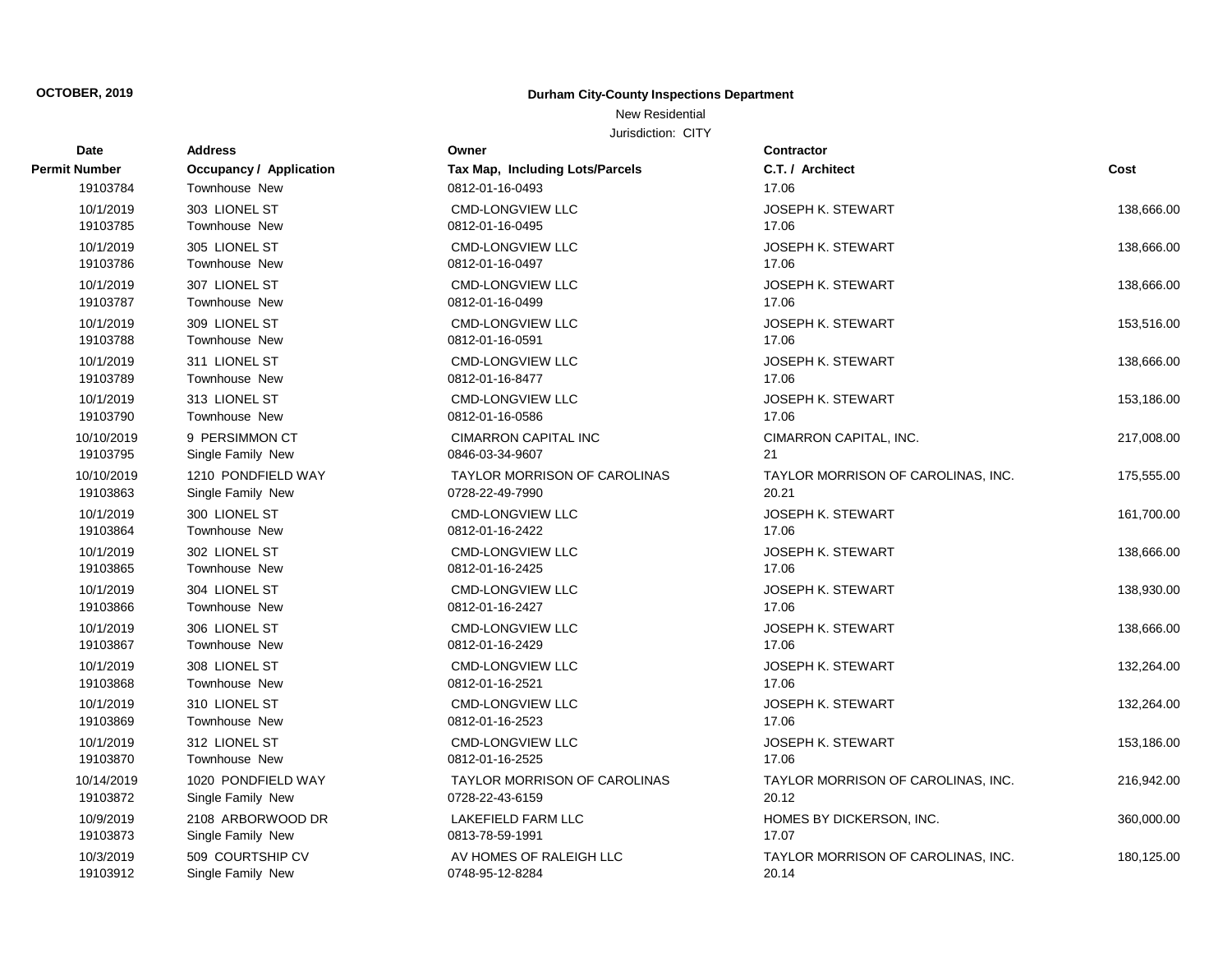New Residential

| Date                 | <b>Address</b>                 | Owner                           | Contractor                              |            |
|----------------------|--------------------------------|---------------------------------|-----------------------------------------|------------|
| <b>Permit Number</b> | <b>Occupancy / Application</b> | Tax Map, Including Lots/Parcels | C.T. / Architect                        | Cost       |
| 10/25/2019           | 410 N GUTHRIE AVE              | DENVER INVESTMENT PROPERTIES    | Three Kids Building and Development LLC | 119,000.00 |
| 19103980             | Duplex New                     | 0831-11-65-6170                 | 10.02                                   |            |
| 10/25/2019           | 410 N GUTHRIE AVE              | DENVER INVESTMENT PROPERTIES    | Three Kids Building and Development LLC | 119,000.00 |
| 19103981             | Duplex New                     | 0831-11-65-6170                 | 10.02                                   |            |
| 10/14/2019           | 1062 FLAGLER ST                | AVONDALE KS LLC                 | Elm Street Builders, LLC                | 193,512.00 |
| 19104050             | <b>Townhouse New</b>           | 0728-01-46-3336                 | 20.22                                   |            |
| 10/14/2019           | 1064 FLAGLER ST                | AVONDALE KS LLC                 | Elm Street Builders, LLC                | 146,652.00 |
| 19104051             | Townhouse New                  | 0728-01-46-3366                 | 20.22                                   |            |
| 10/14/2019           | 1066 FLAGLER ST                | AVONDALE KS LLC                 | Elm Street Builders, LLC                | 147,774.00 |
| 19104052             | Townhouse New                  | 0728-01-46-3386                 | 20.22                                   |            |
| 10/14/2019           | 1068 FLAGLER ST                | AVONDALE KS LLC                 | Elm Street Builders, LLC                | 194,964.00 |
| 19104053             | Townhouse New                  | 0728-01-46-4316                 | 20.22                                   |            |
| 10/2/2019            | 122 EAGLESON ST                | PULTE HOME COMPANY LLC          | Pulte Home Company, LLC                 | 156,156.00 |
| 19104058             | Townhouse New                  | 0747-25-39-9919                 | 20.14                                   |            |
| 10/2/2019            | 124 EAGLESON ST                | PULTE HOME COMPANY LLC          | Pulte Home Company, LLC                 | 146,124.00 |
| 19104059             | Townhouse New                  | 0747-26-30-6270                 | 20.14                                   |            |
| 10/2/2019            | 126 EAGLESON ST                | PULTE HOME COMPANY LLC          | Pulte Home Company, LLC                 | 146,124.00 |
| 19104060             | Townhouse New                  | 0747-26-30-4358                 | 20.14                                   |            |
| 10/2/2019            | 128 EAGLESON ST                | PULTE HOME COMPANY LLC          | Pulte Home Company, LLC                 | 148,368.00 |
| 19104061             | Townhouse New                  | 0747-26-30-1684                 | 20.14                                   |            |
| 10/3/2019            | 1035 GENTLE REED DR            | LENNAR CAROLINAS LLC            | Lennar Carolinas, LLC                   | 162,360.00 |
| 19104087             | Townhouse New                  | 0851-38-36-5266                 | 18.06                                   |            |
| 10/3/2019            | 1037 GENTLE REED DR            | LENNAR CAROLINAS LLC            | Lennar Carolinas, LLC                   | 131,472.00 |
| 19104088             | Townhouse New                  | 0851-38-36-6523                 | 18.06                                   |            |
| 10/3/2019            | 1039 GENTLE REED DR            | LENNAR CAROLINAS LLC            | Lennar Carolinas, LLC                   | 136,224.00 |
| 19104089             | Townhouse New                  | 0851-38-36-6755                 | 18.06                                   |            |
| 10/3/2019            | 1041 GENTLE REED DR            | LENNAR CAROLINAS LLC            | Lennar Carolinas, LLC                   | 156,684.00 |
| 19104090             | Townhouse New                  | 0851-38-37-7002                 | 18.06                                   |            |
| 10/3/2019            | 1011 TADPOLE CT                | PULTE HOME COMPANY LLC          | Pulte Home Company, LLC                 | 243,276.00 |
| 19104104             | Single Family New              | 0749-75-60-6500                 | 18.09                                   |            |
| 10/7/2019            | 3517 WESTOVER RD               | <b>BAKER THOMAS</b>             | <b>Thomas Baker</b>                     | 3,000.00   |
| 19104110             | Single Family New              | 0810-17-20-3295                 | 20.08                                   |            |
| 10/4/2019            | 1040 GENTLE REED DR            | LENNAR CAROLINAS LLC            | Lennar Carolinas, LLC                   | 162,360.00 |
| 19104125             | Townhouse New                  | 0851-38-56-1353                 | 18.06                                   |            |
| 10/4/2019            | 1042 GENTLE REED DR            | LENNAR CAROLINAS LLC            | Lennar Carolinas, LLC                   | 136,224.00 |
| 19104126             | Townhouse New                  | 0851-38-56-1690                 | 18.06                                   |            |
| 10/4/2019            | 1044 GENTLE REED DR            | <b>LENNAR CAROLINAS LLC</b>     | Lennar Carolinas, LLC                   | 131,472.00 |

| Owner                                           |
|-------------------------------------------------|
| Tax Map, Including Lots/Parcels                 |
| DENVER INVESTMENT PROPERTIES<br>0831-11-65-6170 |
| DENVER INVESTMENT PROPERTIES<br>0831-11-65-6170 |
| AVONDALE KS LLC<br>0728-01-46-3336              |
| AVONDALE KS LLC<br>0728-01-46-3366              |
| <b>AVONDALE KS LLC</b><br>0728-01-46-3386       |
| AVONDALE KS LLC<br>0728-01-46-4316              |
| PULTE HOME COMPANY LLC<br>0747-25-39-9919       |
| PULTE HOME COMPANY LLC<br>0747-26-30-6270       |
| PULTE HOME COMPANY LLC<br>0747-26-30-4358       |
| PULTE HOME COMPANY LLC<br>0747-26-30-1684       |
| LENNAR CAROLINAS LLC<br>0851-38-36-5266         |
| <b>LENNAR CAROLINAS LLC</b><br>0851-38-36-6523  |
| LENNAR CAROLINAS LLC<br>0851-38-36-6755         |
| LENNAR CAROLINAS LLC<br>0851-38-37-7002         |
| PULTE HOME COMPANY LLC<br>0749-75-60-6500       |
| <b>BAKER THOMAS</b><br>0810-17-20-3295          |
| <b>LENNAR CAROLINAS LLC</b><br>0851-38-56-1353  |
| LENNAR CAROLINAS LLC<br>0851-38-56-1690         |
| LENNAR CAROLINAS LLC                            |

| Number     | <b>Occupancy / Application</b> | Tax Map, Including Lots/Parcels | C.T. / Architect                        | Cost       |
|------------|--------------------------------|---------------------------------|-----------------------------------------|------------|
| 10/25/2019 | 410 N GUTHRIE AVE              | DENVER INVESTMENT PROPERTIES    | Three Kids Building and Development LLC | 119,000.00 |
| 19103980   | Duplex New                     | 0831-11-65-6170                 | 10.02                                   |            |
| 10/25/2019 | 410 N GUTHRIE AVE              | DENVER INVESTMENT PROPERTIES    | Three Kids Building and Development LLC | 119,000.00 |
| 19103981   | Duplex New                     | 0831-11-65-6170                 | 10.02                                   |            |
| 10/14/2019 | 1062 FLAGLER ST                | AVONDALE KS LLC                 | Elm Street Builders, LLC                | 193,512.00 |
| 19104050   | <b>Townhouse New</b>           | 0728-01-46-3336                 | 20.22                                   |            |
| 10/14/2019 | 1064 FLAGLER ST                | AVONDALE KS LLC                 | Elm Street Builders, LLC                | 146,652.00 |
| 19104051   | Townhouse New                  | 0728-01-46-3366                 | 20.22                                   |            |
| 10/14/2019 | 1066 FLAGLER ST                | AVONDALE KS LLC                 | Elm Street Builders, LLC                | 147,774.00 |
| 19104052   | Townhouse New                  | 0728-01-46-3386                 | 20.22                                   |            |
| 10/14/2019 | 1068 FLAGLER ST                | AVONDALE KS LLC                 | Elm Street Builders, LLC                | 194,964.00 |
| 19104053   | Townhouse New                  | 0728-01-46-4316                 | 20.22                                   |            |
| 10/2/2019  | 122 EAGLESON ST                | PULTE HOME COMPANY LLC          | Pulte Home Company, LLC                 | 156,156.00 |
| 19104058   | Townhouse New                  | 0747-25-39-9919                 | 20.14                                   |            |
| 10/2/2019  | 124 EAGLESON ST                | PULTE HOME COMPANY LLC          | Pulte Home Company, LLC                 | 146,124.00 |
| 19104059   | Townhouse New                  | 0747-26-30-6270                 | 20.14                                   |            |
| 10/2/2019  | 126 EAGLESON ST                | PULTE HOME COMPANY LLC          | Pulte Home Company, LLC                 | 146,124.00 |
| 19104060   | Townhouse New                  | 0747-26-30-4358                 | 20.14                                   |            |
| 10/2/2019  | 128 EAGLESON ST                | PULTE HOME COMPANY LLC          | Pulte Home Company, LLC                 | 148,368.00 |
| 19104061   | Townhouse New                  | 0747-26-30-1684                 | 20.14                                   |            |
| 10/3/2019  | 1035 GENTLE REED DR            | LENNAR CAROLINAS LLC            | Lennar Carolinas, LLC                   | 162,360.00 |
| 19104087   | Townhouse New                  | 0851-38-36-5266                 | 18.06                                   |            |
| 10/3/2019  | 1037 GENTLE REED DR            | LENNAR CAROLINAS LLC            | Lennar Carolinas, LLC                   | 131,472.00 |
| 19104088   | Townhouse New                  | 0851-38-36-6523                 | 18.06                                   |            |
| 10/3/2019  | 1039 GENTLE REED DR            | LENNAR CAROLINAS LLC            | Lennar Carolinas, LLC                   | 136,224.00 |
| 19104089   | Townhouse New                  | 0851-38-36-6755                 | 18.06                                   |            |
| 10/3/2019  | 1041 GENTLE REED DR            | LENNAR CAROLINAS LLC            | Lennar Carolinas, LLC                   | 156,684.00 |
| 19104090   | Townhouse New                  | 0851-38-37-7002                 | 18.06                                   |            |
| 10/3/2019  | 1011 TADPOLE CT                | PULTE HOME COMPANY LLC          | Pulte Home Company, LLC                 | 243,276.00 |
| 19104104   | Single Family New              | 0749-75-60-6500                 | 18.09                                   |            |
| 10/7/2019  | 3517 WESTOVER RD               | <b>BAKER THOMAS</b>             | Thomas Baker                            | 3,000.00   |
| 19104110   | Single Family New              | 0810-17-20-3295                 | 20.08                                   |            |
| 10/4/2019  | 1040 GENTLE REED DR            | LENNAR CAROLINAS LLC            | Lennar Carolinas, LLC                   | 162,360.00 |
| 19104125   | Townhouse New                  | 0851-38-56-1353                 | 18.06                                   |            |
| 10/4/2019  | 1042 GENTLE REED DR            | LENNAR CAROLINAS LLC            | Lennar Carolinas, LLC                   | 136,224.00 |
| 19104126   | Townhouse New                  | 0851-38-56-1690                 | 18.06                                   |            |
| 1011/2010  | 1044 CENTLE DEED DD            | <b>I ENNIAD CADOLINIAC LLC</b>  | Lonner Carolings LLC                    | 121.47200  |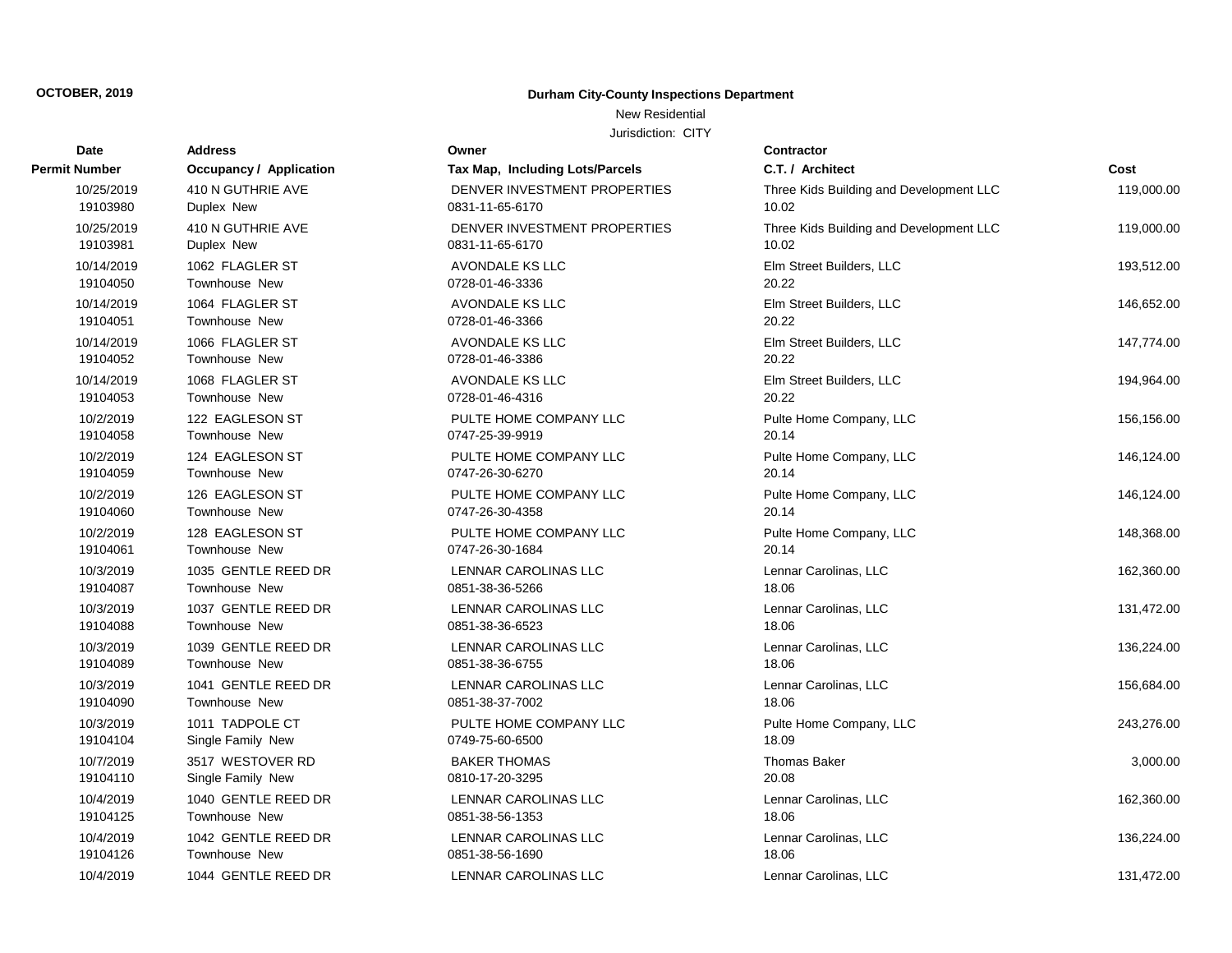### New Residential

| Date          | <b>Address</b>                 | Owner                           | Contractor                            |              |
|---------------|--------------------------------|---------------------------------|---------------------------------------|--------------|
| Permit Number | <b>Occupancy / Application</b> | Tax Map, Including Lots/Parcels | C.T. / Architect                      | Cost         |
| 19104127      | Townhouse New                  | 0851-38-56-2832                 | 18.06                                 |              |
| 10/4/2019     | 1046 GENTLE REED DR            | <b>LENNAR CAROLINAS LLC</b>     | Lennar Carolinas, LLC                 | 162,360.00   |
| 19104128      | Townhouse New                  | 0851-38-57-2180                 | 18.06                                 |              |
| 10/4/2019     | 1317 FITCHIE PL                | ASHTON RALEIGH RESIDENTIAL LLC  | Ashton Raleigh Residential L.L.C.     | 184,470.00   |
| 19104142      | Townhouse New                  | 0749-01-09-7804                 | 18.09                                 |              |
| 10/4/2019     | 1321 FITCHIE PL                | ASHTON RALEIGH RESIDENTIAL LLC  | Ashton Raleigh Residential L.L.C.     | 142,135.00   |
| 19104143      | Townhouse New                  | 0749-01-09-7838                 | 18.09                                 |              |
| 10/4/2019     | 1323 FITCHIE PL                | ASHTON RALEIGH RESIDENTIAL LLC  | Ashton Raleigh Residential L.L.C.     | 132,565.00   |
| 19104144      | Townhouse New                  | 0749-01-09-7849                 | 18.09                                 |              |
| 10/4/2019     | 1325 FITCHIE PL                | ASHTON RALEIGH RESIDENTIAL LLC  | Ashton Raleigh Residential L.L.C.     | 142,135.00   |
| 19104145      | Townhouse New                  | 0749-01-09-7960                 | 18.09                                 |              |
| 10/4/2019     | 1327 FITCHIE PL                | ASHTON RALEIGH RESIDENTIAL LLC  | Ashton Raleigh Residential L.L.C.     | 184,866.00   |
| 19104146      | Townhouse New                  | 0749-01-09-7982                 | 18.09                                 |              |
| 10/4/2019     | 126 PEPPERWOOD WAY             | M/I HOMES OF RALEIGH LLC        | M/I HOMES OF RALEIGH LLC              | 237,204.00   |
| 19104147      | Single Family New              | 0769-04-51-9754                 | 19                                    |              |
| 10/9/2019     | 3608 CEDARBIRD WAY             | STANLEY MARTIN COMPANIES LLC    | Stanley Martin Companies, LLC         | 272,316.00   |
| 19104152      | Single Family New              | 0800-79-16-2965                 | 20.17                                 |              |
| 10/4/2019     | 6411 CHANTRY CT                | EPCON ANDREWS CHAPEL LLC        | EPCON COMMUNITIES CAROLINAS LLC       | 200,046.00   |
| 19104160      | Single Family New              | 0769-55-18-6812                 | 19.00                                 |              |
| 10/4/2019     | 6303 CHANTRY CT                | EPCON ANDREWS CHAPEL LLC        | EPCON COMMUNITIES CAROLINAS LLC       | 246,906.00   |
| 19104162      | Single Family New              | 0769-55-66-0951                 | 19.00                                 |              |
| 10/4/2019     | 1319 FITCHIE PL                | ASHTON RALEIGH RESIDENTIAL LLC  | Ashton Raleigh Residential L.L.C.     | 132,565.00   |
| 19104164      | Townhouse New                  | 0749-01-09-7826                 | 18.09                                 |              |
| 10/31/2019    | 1815 JAMES ST                  | TRIANGLE RESIDENTIAL OPTIONS    | WILSON, C.T., CONST. CO.              | 1,386,786.00 |
| 19104170      | Residential (2) New            | 0821-11-92-3035                 | 6                                     |              |
| 10/7/2019     | 1014 JANISKEE RD               | ELLIS ROAD RESIDENTIAL LP       | Meritage Homes of the Carolinas, Inc. | 212,586.00   |
| 19104187      | Single Family New              | 0749-01-29-2633                 | 18.09                                 |              |
| 10/7/2019     | 107 RAPHAEL PL                 | <b>GHD-STERLING LLC</b>         | True Homes, LLC                       | 191,928.00   |
| 19104189      | Single Family New              | 0748-04-90-3551                 | 20.14                                 |              |
| 10/7/2019     | 1503 FARM POND TRL             | M/I HOMES OF RALEIGH LLC        | M/I HOMES OF RALEIGH LLC              | 238,854.00   |
| 19104203      | Single Family New              | 0769-61-84-6858                 | 19.00                                 |              |
| 10/9/2019     | 3216 DEARBORN DR               | VGG HOLDINGS LLC                | Gitto Enterprises Inc.                | 220,000.00   |
| 19104205      | Single Family New              | 0833-16-72-5755.SPL             | 17.09                                 |              |
| 10/8/2019     | 404 JEROME RD                  | <b>B WALLACE DESIGN &amp;</b>   | WALLACE, B. DESIGN & CONSTRUCTION     | 259,116.00   |
| 19104215      | Single Family New              | 0739-17-43-4806                 | 20.26                                 |              |
| 10/30/2019    | 903 N BUCHANAN BLVD            | <b>REHAB CREW INC THE</b>       | Finley, Lionel Nathaniel, Jr.         | 190,000.00   |
| 19104224      | Single Family New              | 0822-15-53-9108                 | 3.01                                  |              |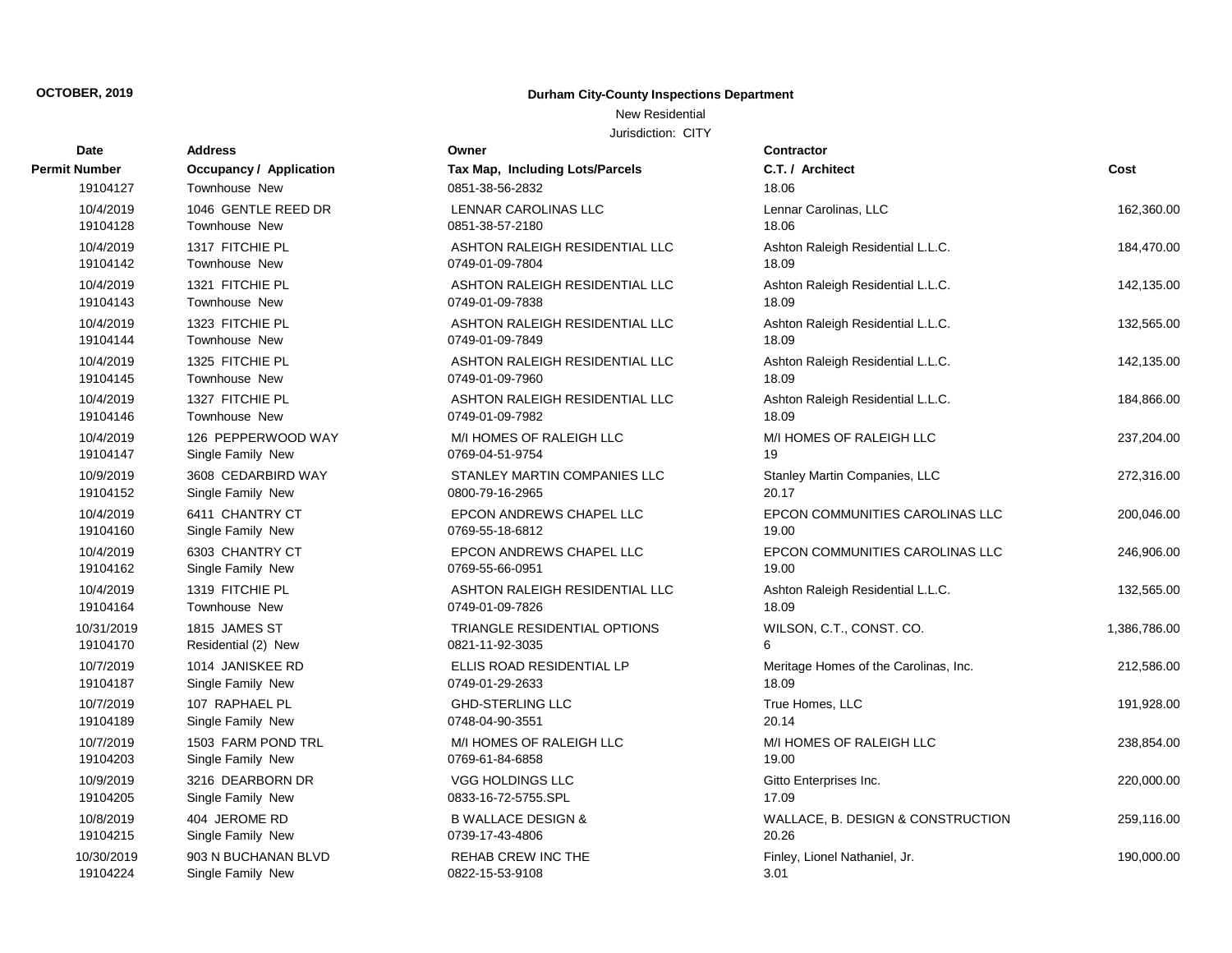### New Residential

Jurisdiction: CITY

| Date                   | <b>Address</b>                       | Owner                                        | Contractor                |
|------------------------|--------------------------------------|----------------------------------------------|---------------------------|
| Permit Number          | <b>Occupancy / Application</b>       | Tax Map, Including Lots/Parcels              | C.T. / Arch               |
| 10/7/2019              | 108 MICHELANGELO PL                  | <b>GHD-STERLING LLC</b>                      | <b>True Home</b>          |
| 19104226               | Single Family New                    | 0748-04-90-4716                              | 20.14                     |
| 10/9/2019              | 1509 FARM POND TRL                   | M/I HOMES OF RALEIGH LLC                     | M/I HOMES                 |
| 19104228               | Single Family New                    | 0769-61-95-8878                              | 19.00                     |
| 10/8/2019              | 13 PERSIMMON CT                      | <b>CIMARRON CAPITAL INC</b>                  | <b>CIMARRON</b>           |
| 19104229               | Single Family New                    | 0846-03-44-0752                              | 21                        |
| 10/7/2019              | 1714 WRENN RD                        | ELLIS ROAD RESIDENTIAL LP                    | Meritage H                |
| 19104235               | Single Family New                    | 0749-01-38-3757                              | 18.09                     |
| 10/7/2019              | 902 LIPPINCOTT RD                    | ELLIS ROAD RESIDENTIAL LP                    | Meritage H                |
| 19104236               | Single Family New                    | 0749-01-19-5979                              | 18.09                     |
| 10/7/2019              | 8 NEWBRIDGE ST                       | ELLIS ROAD RESIDENTIAL LP                    | Meritage H                |
| 19104237               | Single Family New                    | 0749-01-38-4624                              | 18.09                     |
| 10/7/2019              | 2 NEWBRIDGE ST                       | ELLIS ROAD RESIDENTIAL LP                    | Meritage H                |
| 19104239               | Single Family New                    | 0749-01-38-4739                              | 18.09                     |
| 10/10/2019             | 1020 HIGHBEAM LN                     | RREF II-FH NC SIERRA LLC                     | Lennar Car                |
| 19104245               | Single Family New                    | 0769-01-19-8798                              | 19                        |
| 10/10/2019             | 407 COURTSHIP CV                     | AV HOMES OF RALEIGH LLC                      | <b>TAYLOR M</b>           |
| 19104246               | Single Family New                    | 0748-85-82-6355                              | 20.28                     |
| 10/9/2019              | 124 PEPPERWOOD WAY                   | M/I HOMES OF RALEIGH LLC                     | M/I HOMES                 |
| 19104254               | Single Family New                    | 0769-04-51-9750                              | 19.00                     |
| 10/10/2019             | 410 JEROME RD                        | <b>B WALLACE DESIGN &amp;</b>                | WALLACE,                  |
| 19104256               | Single Family New                    | 0739-17-41-7526                              | 20.26                     |
| 10/10/2019             | 1024 HIGHBEAM LN                     | RREF II-FH NC SIERRA LLC                     | Lennar Car                |
| 19104261               | Single Family New                    | 0769-01-29-0801                              | 19                        |
| 10/14/2019             | 1021 CHAMBLEE CT                     | RREF II-FH NC SIERRA LLC                     | Lennar Car                |
| 19104263               | Single Family New                    | 0769-01-19-7582                              | 19                        |
| 10/7/2019              | 1711 SANDOVAL DR                     | SCOTTIE TREY LAND LLC                        | THE DREE                  |
| 19104272               | Single Family New                    | 0850-60-76-9029                              | 18.08                     |
| 10/7/2019              | 1710 SANDOVAL DR                     | SCOTTIE TREY LAND LLC                        | THE DREE<br>18.08         |
| 19104276               | Single Family New                    | 0850-60-77-2712                              |                           |
| 10/7/2019              | 216 MONA LISA LN                     | <b>GHD-STERLING LLC</b>                      | <b>True Home</b><br>20.28 |
| 19104278               | Single Family New                    | 0748-80-85-6983                              |                           |
| 10/14/2019<br>19104280 | 6 NEWBRIDGE ST<br>Single Family New  | ELLIS ROAD RESIDENTIAL LP<br>0749-01-38-4629 | Meritage Ho<br>18.09      |
|                        |                                      |                                              |                           |
| 10/14/2019<br>19104290 | 1007 TADPOLE CT<br>Single Family New | PULTE HOME COMPANY LLC<br>0749-74-79-5612    | Pulte Home<br>18.09       |
|                        |                                      |                                              |                           |
| 10/11/2019             | 211 EAGLESON ST                      | PULTE HOME COMPANY LLC                       | Pulte Home                |

| Tax Map, Including Lots/Parcels                    |
|----------------------------------------------------|
| <b>GHD-STERLING LLC</b><br>0748-04-90-4716         |
| M/I HOMES OF RALEIGH LLC<br>0769-61-95-8878        |
| <b>CIMARRON CAPITAL INC</b><br>0846-03-44-0752     |
| ELLIS ROAD RESIDENTIAL LP<br>0749-01-38-3757       |
| ELLIS ROAD RESIDENTIAL LP<br>0749-01-19-5979       |
| ELLIS ROAD RESIDENTIAL LP<br>0749-01-38-4624       |
| ELLIS ROAD RESIDENTIAL LP<br>0749-01-38-4739       |
| RREF II-FH NC SIERRA LLC<br>0769-01-19-8798        |
| AV HOMES OF RALEIGH LLC<br>0748-85-82-6355         |
| M/I HOMES OF RALEIGH LLC<br>0769-04-51-9750        |
| <b>B WALLACE DESIGN &amp;</b><br>0739-17-41-7526   |
| RREF II-FH NC SIERRA LLC<br>0769-01-29-0801        |
| <b>RREF II-FH NC SIERRA LLC</b><br>0769-01-19-7582 |
| SCOTTIE TREY LAND LLC<br>0850-60-76-9029           |
| SCOTTIE TREY LAND LLC<br>0850-60-77-2712           |
| <b>GHD-STERLING LLC</b><br>0748-80-85-6983         |
| ELLIS ROAD RESIDENTIAL LP<br>0749-01-38-4629       |
| PULTE HOME COMPANY LLC<br>0749-74-79-5612          |
| PULTE HOME COMPANY LLC                             |

**Owner** 

| Number     | <b>Occupancy / Application</b> | Tax Map, Including Lots/Parcels | C.T. / Architect                      | Cost       |
|------------|--------------------------------|---------------------------------|---------------------------------------|------------|
| 10/7/2019  | 108 MICHELANGELO PL            | <b>GHD-STERLING LLC</b>         | True Homes, LLC                       | 191,928.00 |
| 19104226   | Single Family New              | 0748-04-90-4716                 | 20.14                                 |            |
| 10/9/2019  | 1509 FARM POND TRL             | M/I HOMES OF RALEIGH LLC        | M/I HOMES OF RALEIGH LLC              | 209,352.00 |
| 19104228   | Single Family New              | 0769-61-95-8878                 | 19.00                                 |            |
| 10/8/2019  | 13 PERSIMMON CT                | <b>CIMARRON CAPITAL INC</b>     | CIMARRON CAPITAL, INC.                | 241,230.00 |
| 19104229   | Single Family New              | 0846-03-44-0752                 | 21                                    |            |
| 10/7/2019  | 1714 WRENN RD                  | ELLIS ROAD RESIDENTIAL LP       | Meritage Homes of the Carolinas, Inc. | 167,640.00 |
| 19104235   | Single Family New              | 0749-01-38-3757                 | 18.09                                 |            |
| 10/7/2019  | 902 LIPPINCOTT RD              | ELLIS ROAD RESIDENTIAL LP       | Meritage Homes of the Carolinas, Inc. | 207,438.00 |
| 19104236   | Single Family New              | 0749-01-19-5979                 | 18.09                                 |            |
| 10/7/2019  | 8 NEWBRIDGE ST                 | ELLIS ROAD RESIDENTIAL LP       | Meritage Homes of the Carolinas, Inc. | 136,026.00 |
| 19104237   | Single Family New              | 0749-01-38-4624                 | 18.09                                 |            |
| 10/7/2019  | 2 NEWBRIDGE ST                 | ELLIS ROAD RESIDENTIAL LP       | Meritage Homes of the Carolinas, Inc. | 136,950.00 |
| 19104239   | Single Family New              | 0749-01-38-4739                 | 18.09                                 |            |
| 10/10/2019 | 1020 HIGHBEAM LN               | RREF II-FH NC SIERRA LLC        | Lennar Carolinas, LLC                 | 188,496.00 |
| 19104245   | Single Family New              | 0769-01-19-8798                 | 19                                    |            |
| 10/10/2019 | 407 COURTSHIP CV               | AV HOMES OF RALEIGH LLC         | TAYLOR MORRISON OF CAROLINAS, INC.    | 172,458.00 |
| 19104246   | Single Family New              | 0748-85-82-6355                 | 20.28                                 |            |
| 10/9/2019  | 124 PEPPERWOOD WAY             | M/I HOMES OF RALEIGH LLC        | M/I HOMES OF RALEIGH LLC              | 194,832.00 |
| 19104254   | Single Family New              | 0769-04-51-9750                 | 19.00                                 |            |
| 10/10/2019 | 410 JEROME RD                  | <b>B WALLACE DESIGN &amp;</b>   | WALLACE, B. DESIGN & CONSTRUCTION     | 193,000.00 |
| 19104256   | Single Family New              | 0739-17-41-7526                 | 20.26                                 |            |
| 10/10/2019 | 1024 HIGHBEAM LN               | RREF II-FH NC SIERRA LLC        | Lennar Carolinas, LLC                 | 184,404.00 |
| 19104261   | Single Family New              | 0769-01-29-0801                 | 19                                    |            |
| 10/14/2019 | 1021 CHAMBLEE CT               | RREF II-FH NC SIERRA LLC        | Lennar Carolinas, LLC                 | 187,572.00 |
| 19104263   | Single Family New              | 0769-01-19-7582                 | 19                                    |            |
| 10/7/2019  | 1711 SANDOVAL DR               | SCOTTIE TREY LAND LLC           | THE DREES HOMES COMPANY               | 276,606.00 |
| 19104272   | Single Family New              | 0850-60-76-9029                 | 18.08                                 |            |
| 10/7/2019  | 1710 SANDOVAL DR               | SCOTTIE TREY LAND LLC           | THE DREES HOMES COMPANY               | 265,518.00 |
| 19104276   | Single Family New              | 0850-60-77-2712                 | 18.08                                 |            |
| 10/7/2019  | 216 MONA LISA LN               | <b>GHD-STERLING LLC</b>         | True Homes, LLC                       | 191,928.00 |
| 19104278   | Single Family New              | 0748-80-85-6983                 | 20.28                                 |            |
| 10/14/2019 | 6 NEWBRIDGE ST                 | ELLIS ROAD RESIDENTIAL LP       | Meritage Homes of the Carolinas, Inc. | 156,618.00 |
| 19104280   | Single Family New              | 0749-01-38-4629                 | 18.09                                 |            |
| 10/14/2019 | 1007 TADPOLE CT                | PULTE HOME COMPANY LLC          | Pulte Home Company, LLC               | 231,330.00 |
| 19104290   | Single Family New              | 0749-74-79-5612                 | 18.09                                 |            |
| 10/11/2019 | 211 EAGLESON ST                | PULTE HOME COMPANY LLC          | Pulte Home Company, LLC               | 162,294.00 |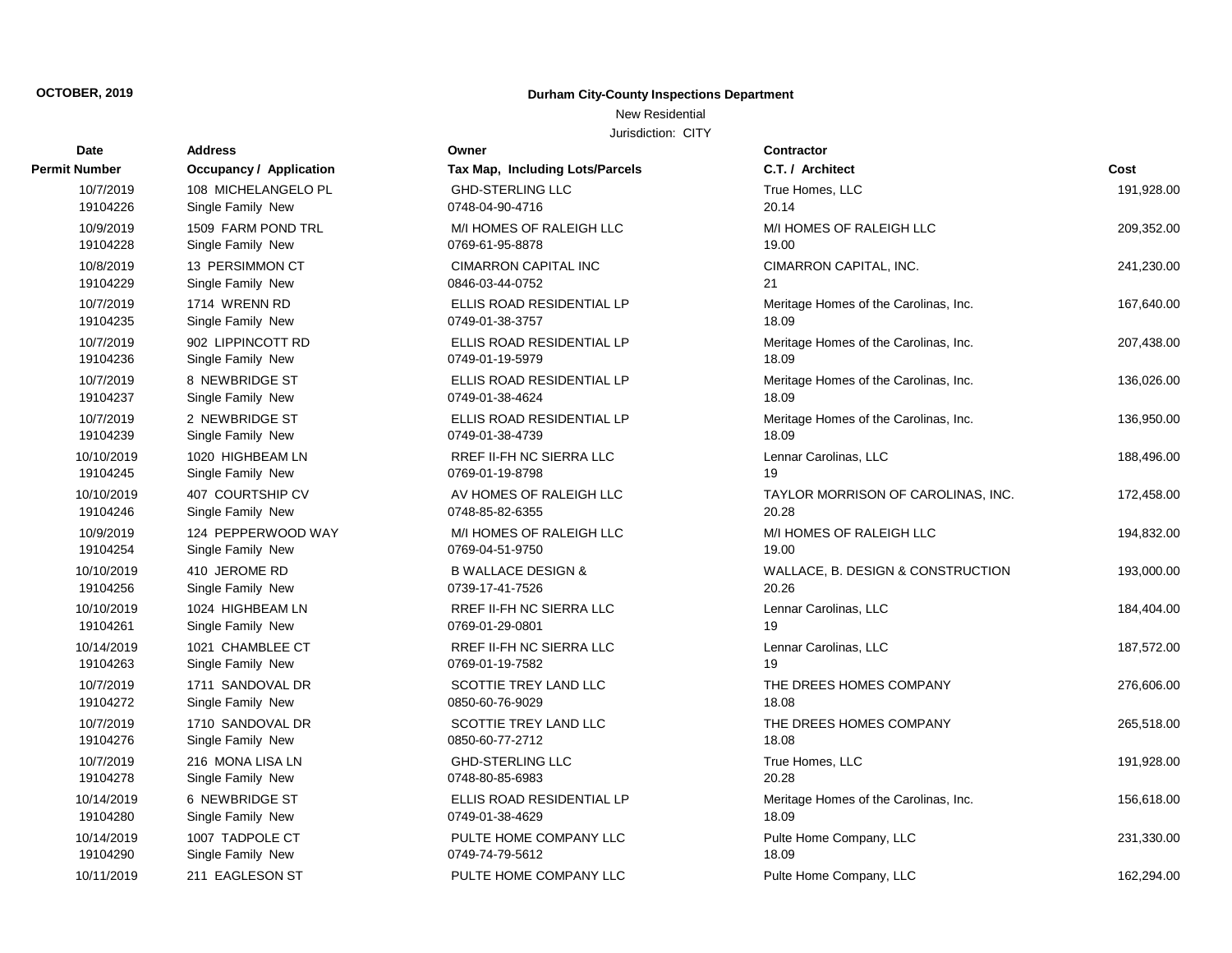### New Residential

| Date                 | <b>Address</b>                 | Owner                                  | <b>Contractor</b>                     |            |
|----------------------|--------------------------------|----------------------------------------|---------------------------------------|------------|
| <b>Permit Number</b> | <b>Occupancy / Application</b> | <b>Tax Map, Including Lots/Parcels</b> | C.T. / Architect                      | Cost       |
| 19104291             | <b>Townhouse New</b>           | 0747-16-80-1320                        | 20.28                                 |            |
| 10/11/2019           | 213 EAGLESON ST                | PULTE HOME COMPANY LLC                 | Pulte Home Company, LLC               | 147,114.00 |
| 19104292             | Townhouse New                  | 0747-16-70-8368                        | 20.28                                 |            |
| 10/11/2019           | 215 EAGLESON ST                | PULTE HOME COMPANY LLC                 | Pulte Home Company, LLC               | 165,990.00 |
| 19104293             | <b>Townhouse New</b>           | 0747-16-70-5485                        | 20.28                                 |            |
| 10/9/2019            | 217 MONA LISA LN               | <b>GHD-STERLING LLC</b>                | True Homes, LLC                       | 210,606.00 |
| 19104302             | Single Family New              | 0748-04-80-7625                        | 20.14                                 |            |
| 10/14/2019           | 904 LIPPINCOTT RD              | ELLIS ROAD RESIDENTIAL LP              | Meritage Homes of the Carolinas, Inc. | 237,336.00 |
| 19104304             | Single Family New              | 0749-01-19-5974                        | 18.09                                 |            |
| 10/14/2019           | 1 NIGHT HERON CT               | STANLEY MARTIN COMPANIES LLC           | Stanley Martin Companies, LLC         | 211,266.00 |
| 19104310             | Single Family New              | 0800-69-11-6304                        | 20.17                                 |            |
| 10/14/2019           | 1005 CRESTED JAY DR            | STANLEY MARTIN COMPANIES LLC           | Stanley Martin Companies, LLC         | 295,482.00 |
| 19104311             | Single Family New              | 0800-69-30-9312                        | 20.17                                 |            |
| 10/14/2019           | 1122 CRESTED JAY DR            | STANLEY MARTIN COMPANIES LLC           | Stanley Martin Companies, LLC         | 277,596.00 |
| 19104312             | Single Family New              | 0800-58-39-9537                        | 20.17                                 |            |
| 10/10/2019           | 1409 FARM POND TRL             | M/I HOMES OF RALEIGH LLC               | M/I HOMES OF RALEIGH LLC              | 194,832.00 |
| 19104322             | Single Family New              | 0769-61-74-7351                        | 19.00                                 |            |
| 10/14/2019           | 805 HOLLY BLUFF LN             | LENNAR CAROLINAS LLC                   | Lennar Carolinas, LLC                 | 161,370.00 |
| 19104326             | Single Family New              | 0729-84-69-6386                        | 20.25                                 |            |
| 10/14/2019           | 6 NIGHT HERON CT               | STANLEY MARTIN COMPANIES LLC           | Stanley Martin Companies, LLC         | 261,756.00 |
| 19104337             | Single Family New              | 0800-69-33-3444                        | 20.17                                 |            |
| 10/14/2019           | 104 SUNBURST DR                | PULTE HOME COMPANY LLC                 | Pulte Home Company, LLC               | 252,978.00 |
| 19104345             | Single Family New              | 0811-13-13-2368                        | 20.17                                 |            |
| 10/14/2019           | 1045 GENTLE REED DR            | LENNAR CAROLINAS LLC                   | Lennar Carolinas, LLC                 | 131,472.00 |
| 19104366             | Townhouse New                  | 0851-38-37-7353                        | 18.06                                 |            |
| 10/14/2019           | 1047 GENTLE REED DR            | LENNAR CAROLINAS LLC                   | Lennar Carolinas, LLC                 | 135,036.00 |
| 19104367             | <b>Townhouse New</b>           | 0851-38-37-8600                        | 18.06                                 |            |
| 10/14/2019           | 1049 GENTLE REED DR            | LENNAR CAROLINAS LLC                   | Lennar Carolinas, LLC                 | 135,036.00 |
| 19104368             | <b>Townhouse New</b>           | 0851-38-37-8842                        | 18.06                                 |            |
| 10/14/2019           | 1051 GENTLE REED DR            | <b>LENNAR CAROLINAS LLC</b>            | Lennar Carolinas, LLC                 | 136,224.00 |
| 19104369             | <b>Townhouse New</b>           | 0851-38-38-8089                        | 18.06                                 |            |
| 10/14/2019           | 12 HEISS ST                    | ELLIS ROAD RESIDENTIAL LP              | Meritage Homes of the Carolinas, Inc. | 189,156.00 |
| 19104370             | Single Family New              | 0749-01-38-6488                        | 18.09                                 |            |
| 10/15/2019           | 903 HOLLY BLUFF LN             | LENNAR CAROLINAS LLC                   | Lennar Carolinas, LLC                 | 151,998.00 |
| 19104371             | Single Family New              | 0729-85-60-6545                        | 20.25                                 |            |
| 10/14/2019           | 6 HEISS ST                     | ELLIS ROAD RESIDENTIAL LP              | Meritage Homes of the Carolinas, Inc. | 173,778.00 |
| 19104372             | Single Family New              | 0749-01-38-6695                        | 18.09                                 |            |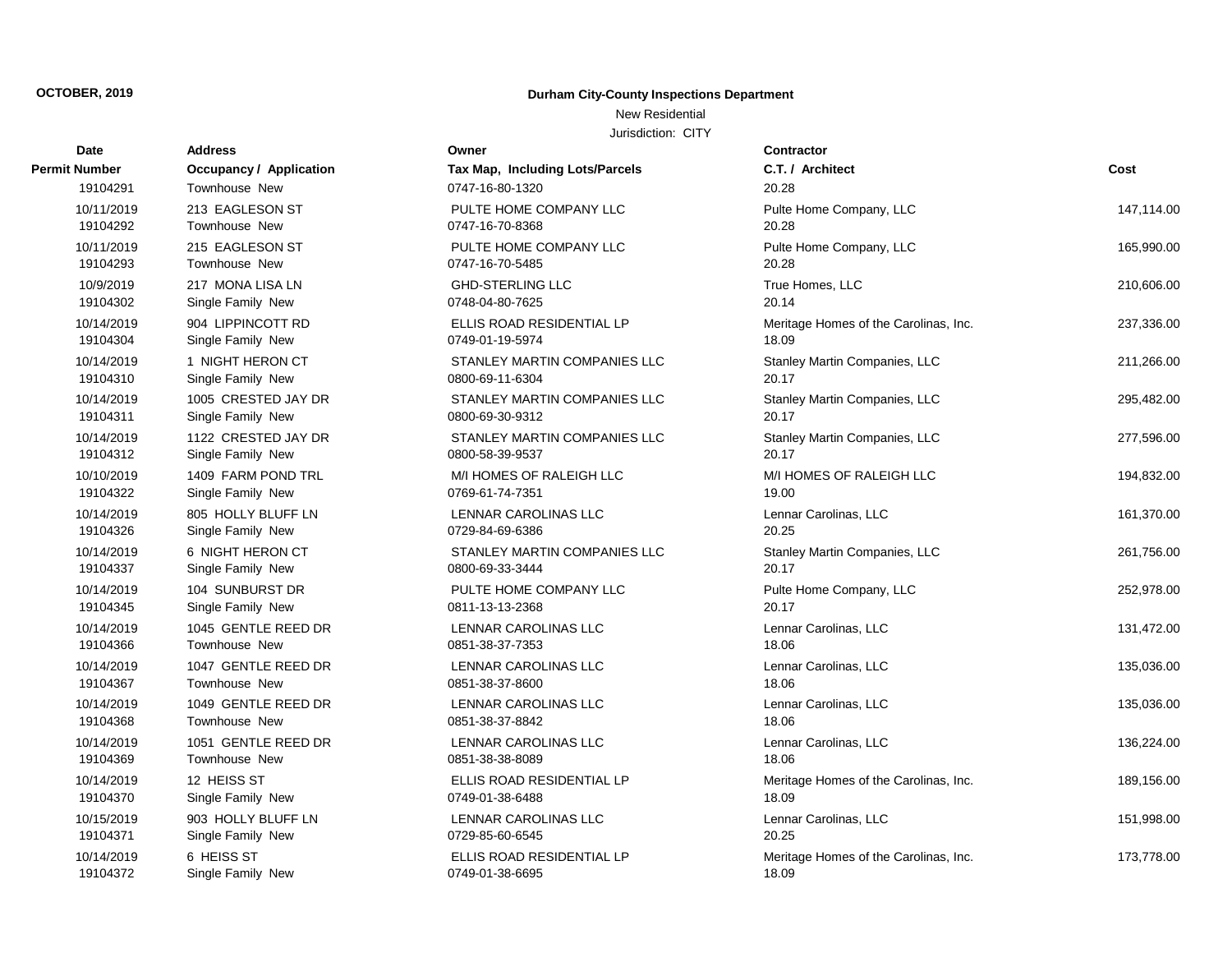New Residential

| <b>Date</b>   | <b>Address</b>                 | Owner                           | Contractor      |
|---------------|--------------------------------|---------------------------------|-----------------|
| Permit Number | <b>Occupancy / Application</b> | Tax Map, Including Lots/Parcels | C.T. / Arch     |
| 10/14/2019    | 1221 BENT WILLOW DR            | <b>VK MAGNOLIA LLC</b>          | Ryan Home       |
| 19104380      | Single Family New              | 0833-01-49-4288                 | 17.09           |
| 10/16/2019    | 1223 BENT WILLOW DR            | <b>VK MAGNOLIA LLC</b>          | Ryan Home       |
| 19104381      | Single Family New              | 0833-01-49-4282                 | 17.09           |
| 10/14/2019    | 1225 BENT WILLOW DR            | <b>VK MAGNOLIA LLC</b>          | Ryan Home       |
| 19104382      | Single Family New              | 0833-01-49-4187                 | 17.09           |
| 10/16/2019    | 1303 BENT WILLOW DR            | <b>VK MAGNOLIA LLC</b>          | Ryan Home       |
| 19104383      | Single Family New              | 0833-01-49-4086                 | 17.09           |
| 10/16/2019    | 1012 JANISKEE RD               | ELLIS ROAD RESIDENTIAL LP       | Meritage H      |
| 19104432      | Single Family New              | 0749-01-29-1589                 | 18.09           |
| 10/16/2019    | 1042 LIPPINCOTT RD             | ELLIS ROAD RESIDENTIAL LP       | Meritage H      |
| 19104433      | Single Family New              | 0749-01-19-8223                 | 18.09           |
| 10/16/2019    | 239 LAFFERTY ST                | PULTE HOME COMPANY LLC          | Pulte Home      |
| 19104434      | Townhouse New                  | 0747-35-22-0709                 | 20.28           |
| 10/16/2019    | 241 LAFFERTY ST                | PULTE HOME COMPANY LLC          | Pulte Home      |
| 19104435      | Townhouse New                  | 0747-35-22-2648                 | 20.28           |
| 10/16/2019    | 243 LAFFERTY ST                | PULTE HOME COMPANY LLC          | Pulte Home      |
| 19104436      | Townhouse New                  | 0747-35-22-4549                 | 20.28           |
| 10/16/2019    | 245 LAFFERTY ST                | PULTE HOME COMPANY LLC          | Pulte Home      |
| 19104437      | Townhouse New                  | 0747-35-22-6499                 | 20.28           |
| 10/22/2019    | 1005 TADPOLE CT                | PULTE HOME COMPANY LLC          | Pulte Home      |
| 19104438      | Single Family New              | 0749-74-89-1624                 | 18.09           |
| 10/22/2019    | 1506 BLUEWATER WAY             | PULTE HOME COMPANY LLC          | Pulte Home      |
| 19104439      | Single Family New              | 0749-85-00-6721                 | 18.09           |
| 10/22/2019    | 1508 BLUEWATER WAY             | PULTE HOME COMPANY LLC          | Pulte Home      |
| 19104440      | Single Family New              | 0749-85-01-7290                 | 18.09           |
| 10/22/2019    | 1510 BLUEWATER WAY             | PULTE HOME COMPANY LLC          | Pulte Home      |
| 19104441      | Single Family New              | 0749-85-01-8761                 | 18.09           |
| 10/18/2019    | 1512 BLUEWATER WAY             | PULTE HOME COMPANY LLC          | Pulte Home      |
| 19104442      | Single Family New              | 0749-85-12-0256                 | 18.09           |
| 10/18/2019    | 1514 BLUEWATER WAY             | PULTE HOME COMPANY LLC          | Pulte Home      |
| 19104443      | Single Family New              | 0749-85-13-0083                 | 18.09           |
| 10/22/2019    | 1516 BLUEWATER WAY             | PULTE HOME COMPANY LLC          | Pulte Home      |
| 19104444      | Single Family New              | 0749-85-03-6614                 | 18.09           |
| 10/18/2019    | 529 LANGHORNE DR               | AV HOMES OF RALEIGH LLC         | <b>TAYLOR M</b> |
| 19104447      | Single Family New              | 0748-94-57-9288                 | 20.28           |
| 10/18/2019    | 910 DASHWOOD DR                | AV HOMES OF RALEIGH LLC         | <b>TAYLOR M</b> |

| <b>Tax Map, Including Lots/Parcels</b>       |
|----------------------------------------------|
| <b>VK MAGNOLIA LLC</b><br>0833-01-49-4288    |
| <b>VK MAGNOLIA LLC</b><br>0833-01-49-4282    |
| <b>VK MAGNOLIA LLC</b><br>0833-01-49-4187    |
| <b>VK MAGNOLIA LLC</b><br>0833-01-49-4086    |
| ELLIS ROAD RESIDENTIAL LP<br>0749-01-29-1589 |
| ELLIS ROAD RESIDENTIAL LP<br>0749-01-19-8223 |
| PULTE HOME COMPANY LLC<br>0747-35-22-0709    |
| PULTE HOME COMPANY LLC<br>0747-35-22-2648    |
| PULTE HOME COMPANY LLC<br>0747-35-22-4549    |
| PULTE HOME COMPANY LLC<br>0747-35-22-6499    |
| PULTE HOME COMPANY LLC<br>0749-74-89-1624    |
| PULTE HOME COMPANY LLC<br>0749-85-00-6721    |
| PULTE HOME COMPANY LLC<br>0749-85-01-7290    |
| PULTE HOME COMPANY LLC<br>0749-85-01-8761    |
| PULTE HOME COMPANY LLC<br>0749-85-12-0256    |
| PULTE HOME COMPANY LLC<br>0749-85-13-0083    |
| PULTE HOME COMPANY LLC<br>0749-85-03-6614    |
| AV HOMES OF RALEIGH LLC<br>0748-94-57-9288   |
| AV HOMES OF RALEIGH LLC                      |

| Number     | <b>Occupancy / Application</b> | Tax Map, Including Lots/Parcels | C.T. / Architect                          | Cost       |
|------------|--------------------------------|---------------------------------|-------------------------------------------|------------|
| 10/14/2019 | 1221 BENT WILLOW DR            | <b>VK MAGNOLIA LLC</b>          | Ryan Homes and/or NV Homes NVR, Inc., T/A | 138,864.00 |
| 19104380   | Single Family New              | 0833-01-49-4288                 | 17.09                                     |            |
| 10/16/2019 | 1223 BENT WILLOW DR            | VK MAGNOLIA LLC                 | Ryan Homes and/or NV Homes NVR, Inc., T/A | 173,778.00 |
| 19104381   | Single Family New              | 0833-01-49-4282                 | 17.09                                     |            |
| 10/14/2019 | 1225 BENT WILLOW DR            | VK MAGNOLIA LLC                 | Ryan Homes and/or NV Homes NVR, Inc., T/A | 173,778.00 |
| 19104382   | Single Family New              | 0833-01-49-4187                 | 17.09                                     |            |
| 10/16/2019 | 1303 BENT WILLOW DR            | VK MAGNOLIA LLC                 | Ryan Homes and/or NV Homes NVR, Inc., T/A | 123,024.00 |
| 19104383   | Single Family New              | 0833-01-49-4086                 | 17.09                                     |            |
| 10/16/2019 | 1012 JANISKEE RD               | ELLIS ROAD RESIDENTIAL LP       | Meritage Homes of the Carolinas, Inc.     | 274,956.00 |
| 19104432   | Single Family New              | 0749-01-29-1589                 | 18.09                                     |            |
| 10/16/2019 | 1042 LIPPINCOTT RD             | ELLIS ROAD RESIDENTIAL LP       | Meritage Homes of the Carolinas, Inc.     | 244,464.00 |
| 19104433   | Single Family New              | 0749-01-19-8223                 | 18.09                                     |            |
| 10/16/2019 | 239 LAFFERTY ST                | PULTE HOME COMPANY LLC          | Pulte Home Company, LLC                   | 120,516.00 |
| 19104434   | <b>Townhouse New</b>           | 0747-35-22-0709                 | 20.28                                     |            |
| 10/16/2019 | 241 LAFFERTY ST                | PULTE HOME COMPANY LLC          | Pulte Home Company, LLC                   | 120,000.00 |
| 19104435   | Townhouse New                  | 0747-35-22-2648                 | 20.28                                     |            |
| 10/16/2019 | 243 LAFFERTY ST                | PULTE HOME COMPANY LLC          | Pulte Home Company, LLC                   | 121,704.00 |
| 19104436   | <b>Townhouse New</b>           | 0747-35-22-4549                 | 20.28                                     |            |
| 10/16/2019 | 245 LAFFERTY ST                | PULTE HOME COMPANY LLC          | Pulte Home Company, LLC                   | 120,516.00 |
| 19104437   | Townhouse New                  | 0747-35-22-6499                 | 20.28                                     |            |
| 10/22/2019 | 1005 TADPOLE CT                | PULTE HOME COMPANY LLC          | Pulte Home Company, LLC                   | 242,946.00 |
| 19104438   | Single Family New              | 0749-74-89-1624                 | 18.09                                     |            |
| 10/22/2019 | 1506 BLUEWATER WAY             | PULTE HOME COMPANY LLC          | Pulte Home Company, LLC                   | 173,184.00 |
| 19104439   | Single Family New              | 0749-85-00-6721                 | 18.09                                     |            |
| 10/22/2019 | 1508 BLUEWATER WAY             | PULTE HOME COMPANY LLC          | Pulte Home Company, LLC                   | 242,946.00 |
| 19104440   | Single Family New              | 0749-85-01-7290                 | 18.09                                     |            |
| 10/22/2019 | 1510 BLUEWATER WAY             | PULTE HOME COMPANY LLC          | Pulte Home Company, LLC                   | 162,096.00 |
| 19104441   | Single Family New              | 0749-85-01-8761                 | 18.09                                     |            |
| 10/18/2019 | 1512 BLUEWATER WAY             | PULTE HOME COMPANY LLC          | Pulte Home Company, LLC                   | 215,226.00 |
| 19104442   | Single Family New              | 0749-85-12-0256                 | 18.09                                     |            |
| 10/18/2019 | 1514 BLUEWATER WAY             | PULTE HOME COMPANY LLC          | Pulte Home Company, LLC                   | 168,762.00 |
| 19104443   | Single Family New              | 0749-85-13-0083                 | 18.09                                     |            |
| 10/22/2019 | 1516 BLUEWATER WAY             | PULTE HOME COMPANY LLC          | Pulte Home Company, LLC                   | 223,542.00 |
| 19104444   | Single Family New              | 0749-85-03-6614                 | 18.09                                     |            |
| 10/18/2019 | 529 LANGHORNE DR               | AV HOMES OF RALEIGH LLC         | TAYLOR MORRISON OF CAROLINAS, INC.        | 173,300.00 |
| 19104447   | Single Family New              | 0748-94-57-9288                 | 20.28                                     |            |
| 10/18/2019 | 910 DASHWOOD DR                | AV HOMES OF RALEIGH LLC         | TAYLOR MORRISON OF CAROLINAS, INC.        | 180,125.00 |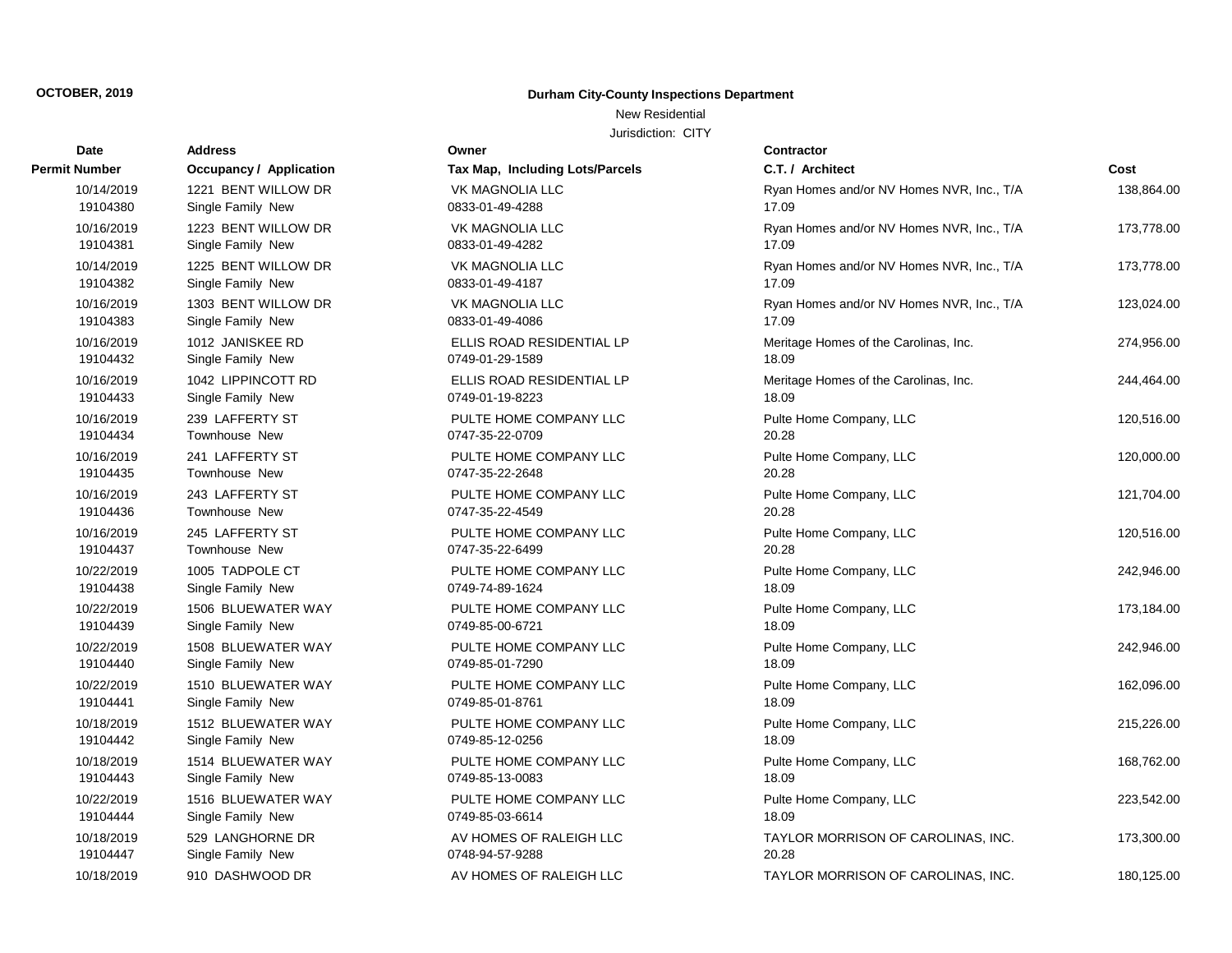### New Residential

| Date          | <b>Address</b>                 | Owner                           | Contractor      |
|---------------|--------------------------------|---------------------------------|-----------------|
| Permit Number | <b>Occupancy / Application</b> | Tax Map, Including Lots/Parcels | C.T. / Arch     |
| 19104448      | Single Family New              | 0748-84-86-7402                 | 20.28           |
| 10/16/2019    | 912 DASHWOOD DR                | AV HOMES OF RALEIGH LLC         | <b>TAYLOR M</b> |
| 19104450      | Single Family New              | 0748-84-85-7807                 | 20.28           |
| 10/16/2019    | 1030 GRANGERFORD CT            | AV HOMES OF RALEIGH LLC         | <b>TAYLOR M</b> |
| 19104452      | Single Family New              | 0748-85-62-0762                 | 20.28           |
| 10/18/2019    | 1009 FARM LEAF DR              | <b>RREF II-FH NC SIERRA LLC</b> | Lennar Car      |
| 19104454      | Single Family New              | 0769-01-18-1675                 | 19              |
| 10/22/2019    | 901 HOLLY BLUFF LN             | LENNAR CAROLINAS LLC            | Lennar Car      |
| 19104457      | Single Family New              | 0729-85-60-6156                 | 20.25           |
| 10/21/2019    | 1811 SANDOVAL DR               | SCOTTIE TREY LAND LLC           | THE DREE        |
| 19104464      | Single Family New              | 0850-60-24-0268                 | 18.08           |
| 10/21/2019    | 1003 TADPOLE CT                | PULTE HOME COMPANY LLC          | Pulte Home      |
| 19104471      | Single Family New              | 0749-74-89-6452                 | 18.09           |
| 10/22/2019    | 1518 BLUEWATER WAY             | PULTE HOME COMPANY LLC          | Pulte Home      |
| 19104474      | Single Family New              | 0749-75-93-9706                 | 18.09           |
| 10/23/2019    | 1010 CANA ST                   | MARSH WILLIAM A JR              | WALLACE,        |
| 19104486      | Single Family New              | 0830-03-02-2810                 | 20.09           |
| 10/23/2019    | 614 COURTSHIP CV               | AV HOMES OF RALEIGH LLC         | <b>TAYLOR M</b> |
| 19104492      | Single Family New              | 0748-94-58-7988                 | 20.28           |
| 10/23/2019    | 511 LANGHORNE DR               | AV HOMES OF RALEIGH LLC         | <b>TAYLOR M</b> |
| 19104502      | Single Family New              | 0748-94-29-7179                 | 20.28           |
| 10/23/2019    | 504 COURTSHIP CV               | AV HOMES OF RALEIGH LLC         | <b>TAYLOR M</b> |
| 19104503      | Single Family New              | 0748-95-02-3350                 | 20.28           |
| 10/30/2019    | 443 CROSS COUNTRY WAY          | <b>WBTH LLC</b>                 | Ryan Home       |
| 19104505      | Townhouse New                  | 0758-28-32-1774                 | 20.28           |
| 10/30/2019    | 445 CROSS COUNTRY WAY          | WBTH LLC                        | Ryan Home       |
| 19104506      | Townhouse New                  | 0758-28-32-4726                 | 20.28           |
| 10/30/2019    | 447 CROSS COUNTRY WAY          | <b>WBTH LLC</b>                 | Ryan Home       |
| 19104507      | Townhouse New                  | 0758-28-32-6746                 | 20.28           |
| 10/30/2019    | 449 CROSS COUNTRY WAY          | <b>WBTH LLC</b>                 | Ryan Home       |
| 19104508      | Townhouse New                  | 0758-28-32-9705                 | 20.28           |
| 10/22/2019    | 1831 SANDOVAL DR               | SCOTTIE TREY LAND LLC           | THE DREE        |
| 19104516      | Single Family New              | 0850-50-75-4847                 | 18.08           |
| 10/23/2019    | 1101 GARDENGATE DR             | EPCON ANDREWS CHAPEL LLC        | <b>EPCON CO</b> |
| 19104522      | Single Family New              | 0769-55-36-1865                 | 19.00           |
| 10/24/2019    | 1032 GRANGERFORD CT            | AV HOMES OF RALEIGH LLC         | <b>TAYLOR M</b> |
| 19104541      | Single Family New              | 0748-85-62-0142                 | 20.28           |

| ៴៴៲៲៴៲                                             |
|----------------------------------------------------|
| Tax Map, Including Lots/Parcels<br>0748-84-86-7402 |
| AV HOMES OF RALEIGH LLC<br>0748-84-85-7807         |
| AV HOMES OF RALEIGH LLC<br>0748-85-62-0762         |
| <b>RREF II-FH NC SIERRA LLC</b><br>0769-01-18-1675 |
| LENNAR CAROLINAS LLC<br>0729-85-60-6156            |
| SCOTTIE TREY LAND LLC<br>0850-60-24-0268           |
| PULTE HOME COMPANY LLC<br>0749-74-89-6452          |
| PULTE HOME COMPANY LLC<br>0749-75-93-9706          |
| MARSH WILLIAM A JR<br>0830-03-02-2810              |
| AV HOMES OF RALEIGH LLC<br>0748-94-58-7988         |
| AV HOMES OF RALEIGH LLC<br>0748-94-29-7179         |
| AV HOMES OF RALEIGH LLC<br>0748-95-02-3350         |
| <b>WBTH LLC</b><br>0758-28-32-1774                 |
| <b>WBTH LLC</b><br>0758-28-32-4726                 |
| <b>WBTH LLC</b><br>0758-28-32-6746                 |
| <b>WBTH LLC</b><br>0758-28-32-9705                 |
| SCOTTIE TREY LAND LLC<br>0850-50-75-4847           |
| <b>EPCON ANDREWS CHAPEL LLC</b><br>0769-55-36-1865 |
| AV HOMES OF RALEIGH LLC<br>0748-85-62-0142         |

| ້          |                         |                                 |                                           |            |
|------------|-------------------------|---------------------------------|-------------------------------------------|------------|
| Number     | Occupancy / Application | Tax Map, Including Lots/Parcels | C.T. / Architect                          | Cost       |
| 19104448   | Single Family New       | 0748-84-86-7402                 | 20.28                                     |            |
| 10/16/2019 | 912 DASHWOOD DR         | AV HOMES OF RALEIGH LLC         | TAYLOR MORRISON OF CAROLINAS, INC.        | 188,750.00 |
| 19104450   | Single Family New       | 0748-84-85-7807                 | 20.28                                     |            |
| 10/16/2019 | 1030 GRANGERFORD CT     | AV HOMES OF RALEIGH LLC         | TAYLOR MORRISON OF CAROLINAS, INC.        | 222,816.00 |
| 19104452   | Single Family New       | 0748-85-62-0762                 | 20.28                                     |            |
| 10/18/2019 | 1009 FARM LEAF DR       | RREF II-FH NC SIERRA LLC        | Lennar Carolinas, LLC                     | 217,536.00 |
| 19104454   | Single Family New       | 0769-01-18-1675                 | 19                                        |            |
| 10/22/2019 | 901 HOLLY BLUFF LN      | LENNAR CAROLINAS LLC            | Lennar Carolinas, LLC                     | 161,370.00 |
| 19104457   | Single Family New       | 0729-85-60-6156                 | 20.25                                     |            |
| 10/21/2019 | 1811 SANDOVAL DR        | SCOTTIE TREY LAND LLC           | THE DREES HOMES COMPANY                   | 280,830.00 |
| 19104464   | Single Family New       | 0850-60-24-0268                 | 18.08                                     |            |
| 10/21/2019 | 1003 TADPOLE CT         | PULTE HOME COMPANY LLC          | Pulte Home Company, LLC                   | 182,292.00 |
| 19104471   | Single Family New       | 0749-74-89-6452                 | 18.09                                     |            |
| 10/22/2019 | 1518 BLUEWATER WAY      | PULTE HOME COMPANY LLC          | Pulte Home Company, LLC                   | 186,516.00 |
| 19104474   | Single Family New       | 0749-75-93-9706                 | 18.09                                     |            |
| 10/23/2019 | 1010 CANA ST            | MARSH WILLIAM A JR              | WALLACE, B. DESIGN & CONSTRUCTION         | 275,154.00 |
| 19104486   | Single Family New       | 0830-03-02-2810                 | 20.09                                     |            |
| 10/23/2019 | 614 COURTSHIP CV        | AV HOMES OF RALEIGH LLC         | TAYLOR MORRISON OF CAROLINAS, INC.        | 218,675.00 |
| 19104492   | Single Family New       | 0748-94-58-7988                 | 20.28                                     |            |
| 10/23/2019 | 511 LANGHORNE DR        | AV HOMES OF RALEIGH LLC         | TAYLOR MORRISON OF CAROLINAS, INC.        | 191,450.00 |
| 19104502   | Single Family New       | 0748-94-29-7179                 | 20.28                                     |            |
| 10/23/2019 | 504 COURTSHIP CV        | AV HOMES OF RALEIGH LLC         | TAYLOR MORRISON OF CAROLINAS, INC.        | 212,225.00 |
| 19104503   | Single Family New       | 0748-95-02-3350                 | 20.28                                     |            |
| 10/30/2019 | 443 CROSS COUNTRY WAY   | <b>WBTH LLC</b>                 | Ryan Homes and/or NV Homes NVR, Inc., T/A | 185,064.00 |
| 19104505   | Townhouse New           | 0758-28-32-1774                 | 20.28                                     |            |
| 10/30/2019 | 445 CROSS COUNTRY WAY   | <b>WBTH LLC</b>                 | Ryan Homes and/or NV Homes NVR, Inc., T/A | 185,922.00 |
| 19104506   | Townhouse New           | 0758-28-32-4726                 | 20.28                                     |            |
| 10/30/2019 | 447 CROSS COUNTRY WAY   | <b>WBTH LLC</b>                 | Ryan Homes and/or NV Homes NVR, Inc., T/A | 185,922.00 |
| 19104507   | Townhouse New           | 0758-28-32-6746                 | 20.28                                     |            |
| 10/30/2019 | 449 CROSS COUNTRY WAY   | <b>WBTH LLC</b>                 | Ryan Homes and/or NV Homes NVR, Inc., T/A | 185,064.00 |
| 19104508   | Townhouse New           | 0758-28-32-9705                 | 20.28                                     |            |
| 10/22/2019 | 1831 SANDOVAL DR        | SCOTTIE TREY LAND LLC           | THE DREES HOMES COMPANY                   | 234,102.00 |
| 19104516   | Single Family New       | 0850-50-75-4847                 | 18.08                                     |            |
| 10/23/2019 | 1101 GARDENGATE DR      | EPCON ANDREWS CHAPEL LLC        | EPCON COMMUNITIES CAROLINAS LLC           | 178,530.00 |
| 19104522   | Single Family New       | 0769-55-36-1865                 | 19.00                                     |            |
| 10/24/2019 | 1032 GRANGERFORD CT     | AV HOMES OF RALEIGH LLC         | TAYLOR MORRISON OF CAROLINAS, INC.        | 231,066.00 |